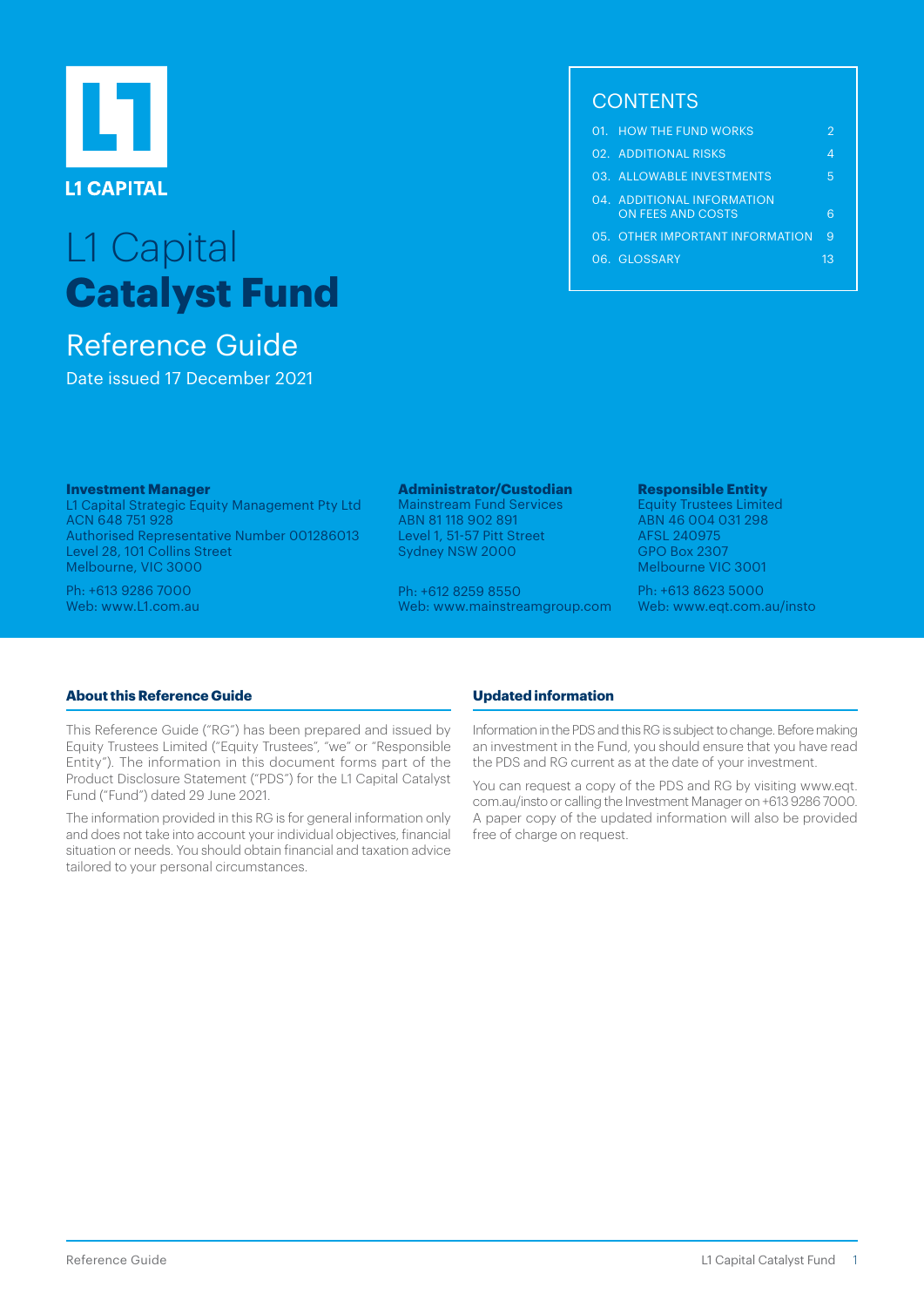<span id="page-1-0"></span>01. How the Fund works

# **1.1 Investing in the Fund**

#### **Application cut-off times**

If we receive a correctly completed Application Form, identification documents (if applicable) and cleared application money:

- before 2pm (Sydney time) on a Business Day and your application for Units is accepted, you will generally receive the Application Price calculated for that Business Day; or
- on or after 2pm (Sydney time) on a Business Day and your application for Units is accepted, you will generally receive the Application Price calculated for the next Business Day.

Please see the PDS for information regarding how to apply.

#### **Application terms**

We will only start processing an application if:

- we consider that you have correctly completed the Application Form;
- § you have provided us with the relevant identification documents if required; and
- we have received the application money (in cleared funds) stated in your Application Form.

#### **1.2 Managing your investment**

## **Authorised signatories**

You can appoint a person, partnership or company as your authorised signatory. To do so, please nominate them on the Application Form and have them sign the relevant sections.

If a company is appointed, the powers extend to any director and officer of the company. If a partnership is appointed, the powers extend to all partners. Such appointments will only be cancelled or changed once we receive written instructions from you to do so.

Once appointed, your authorised signatory has full access to operate your investment account for and on your behalf.

This includes the following:

- making additional investments;
- requesting income distribution instructions be changed;
- withdrawing all or part of your investment;
- § changing bank account details; and
- enquiring and obtaining copies of the status of your investment.
- If you do appoint an authorised signatory:
- vou are bound by their acts;
- you release, discharge and indemnify us from and against any losses, liabilities, actions, proceedings, claims and demands arising from instructions received from your authorised signatory; and
- you agree that our acting on any instructions received from your authorised signatory shall amount to complete satisfaction of our obligations, even if these instructions were made without your knowledge or authority.

#### **Reports**

Investors will be provided with the following reports:

- application and withdrawal confirmations;
- monthly NAV statements;
- annual transaction statements; and
- (where applicable), distribution and tax statements.

Annual audited financial accounts are available on Equity Trustees' website.

#### **1.3 Withdrawing your investment from the Fund**

#### **Withdrawal cut-off times**

If we receive a withdrawal request:

- before 2pm (Sydney time) on a Business Day and your withdrawal request is accepted, you will generally receive the Withdrawal Price calculated for that Business Day; or
- on or after 2pm (Sydney time) on a Business Day and your withdrawal request is accepted, you will generally receive the Withdrawal Price calculated for the next Business Day.

Please see the PDS for information regarding how to request a withdrawal.

# **Withdrawal terms**

Once we receive your withdrawal request, we may act on your instruction without further enquiry if the instruction bears your account number or investor details and your (apparent) signature(s), or your authorised signatory's (apparent) signature(s).

We may contact you to check your details before processing your withdrawal request but are not obliged to. This may cause a delay in finalising payment of your withdrawal money.

No interest is payable for any delay in finalising payment of your withdrawal money.

We are not responsible or liable if you do not receive, or are late in receiving, any withdrawal money that is paid according to your instructions.

When you are withdrawing, you should take note of the following:

- Withdrawals will only be paid to a bank account in the name of the registered investor.
- If the withdrawal is during a Performance Period, any accrued performance fee will be calculated as at the day of withdrawal and paid out of your withdrawal proceeds in proportion to the number of Units.
- We reserve the right to fully redeem your investment if, as a result of processing your request, your investment balance in the Fund falls below the minimum balance set out in the PDS.
- If we cannot satisfactorily identify you as the withdrawing investor, we may reject your withdrawal request or payment of your withdrawal proceeds will be delayed. We are not responsible for any loss you consequently suffer.
- As an investor who is withdrawing, you agree that any payment made according to instructions received by post, courier, email or fax, shall be a complete satisfaction of our obligations, despite any fact or circumstances such as the payment being made without your knowledge or authority.
- You agree that if the payment is made according to these terms, you, and any person claiming on your behalf, shall have no claim against us with regards to such payment.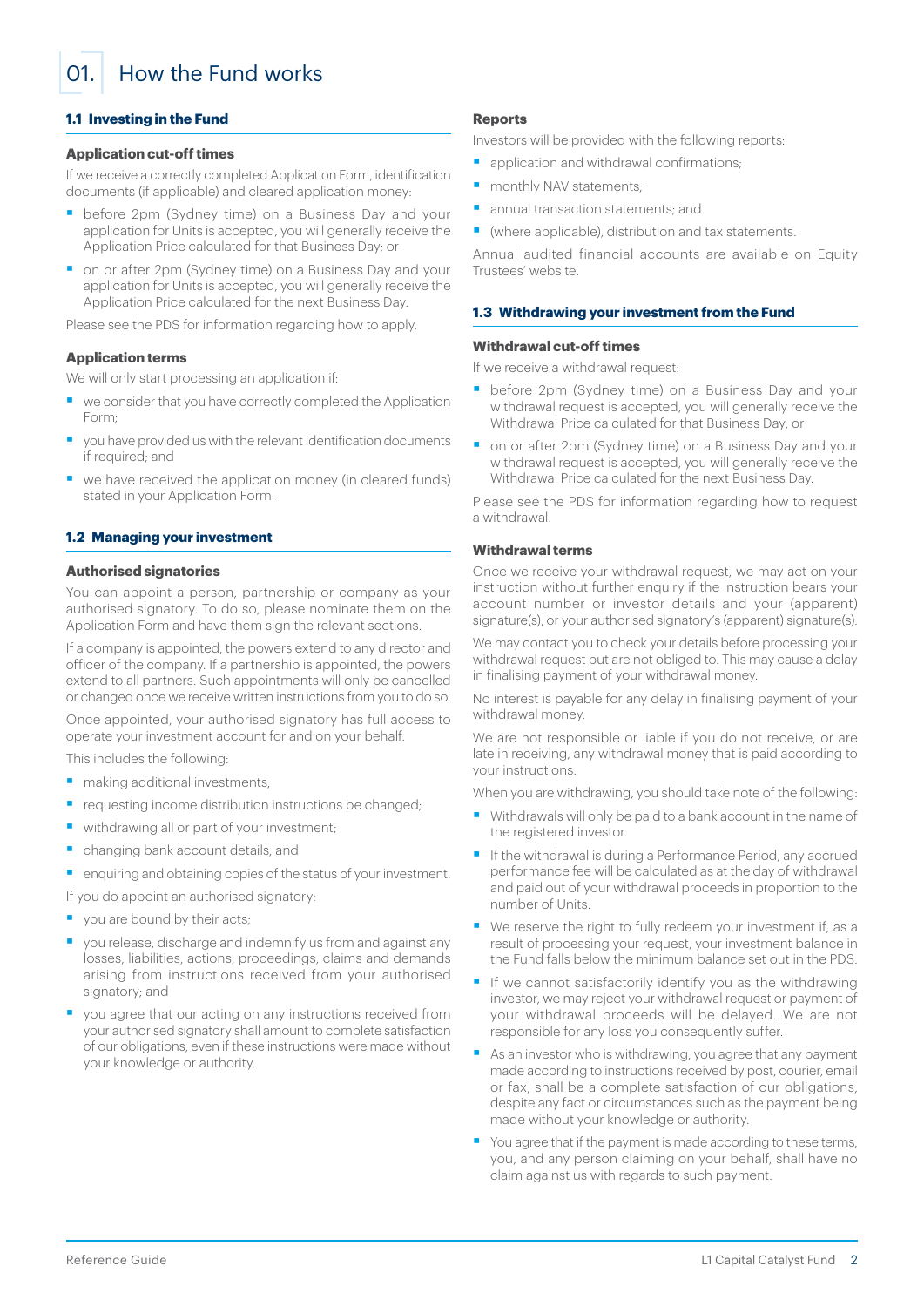# **Withdrawal restrictions**

Under the Corporations Act, you do not have a right to withdraw from the Fund if the Fund is illiquid. In such circumstances, you will only be able to withdraw your investment if Equity Trustees makes a withdrawal offer in accordance with the Corporations Act. Equity Trustees is not obliged to make such offers.

The Fund will be deemed liquid if at least 80% of its assets are liquid assets (generally cash and marketable securities).

In addition, we may at any time suspend consideration of withdrawal requests or defer our obligation to pay withdrawal proceeds if it is not possible, or not in the best interests of investors or former investors for us to do so, due to circumstances outside our control (such as restricted or suspended trading in a Fund asset).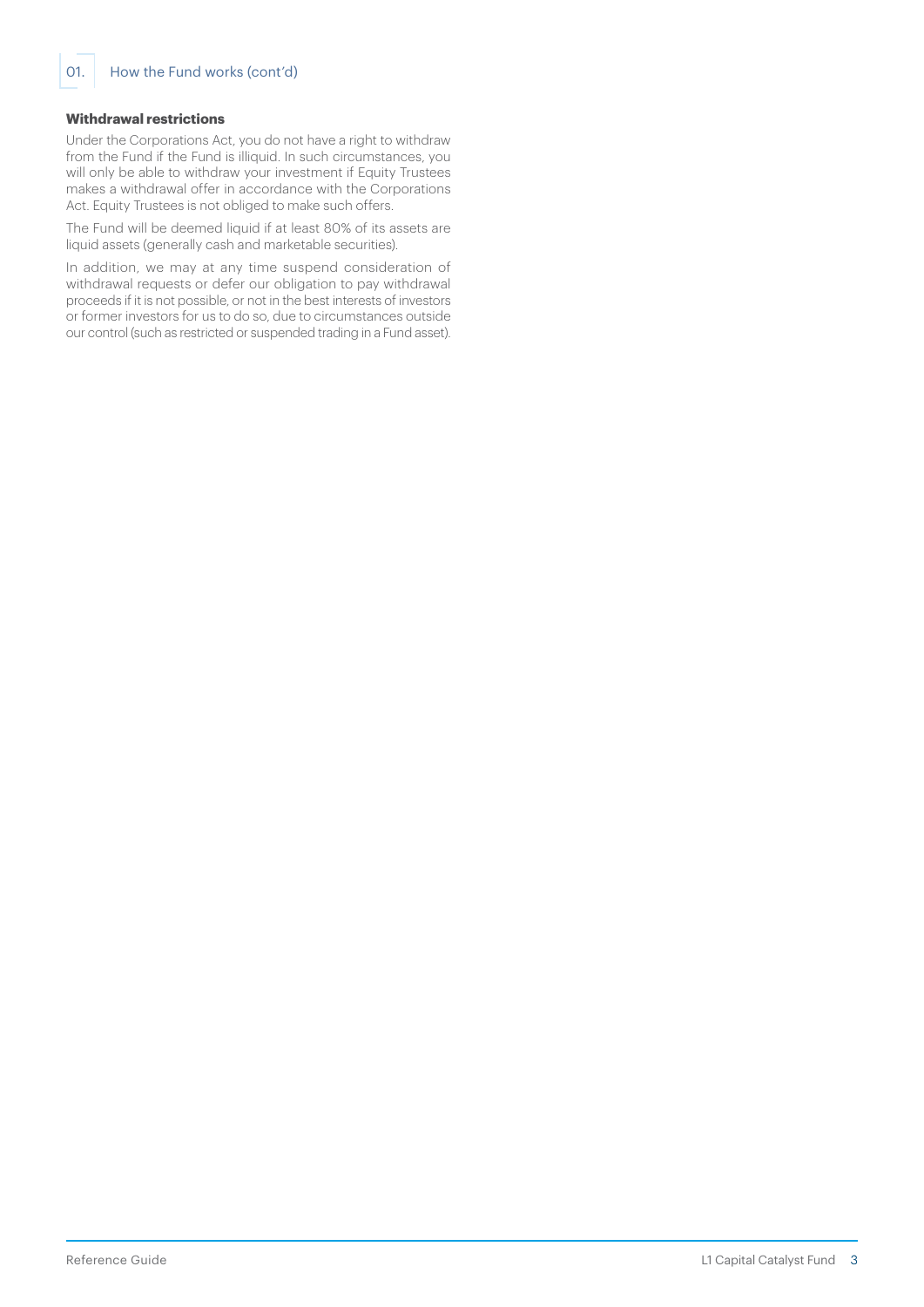<span id="page-3-0"></span>

# 02. Additional risks

# **2.1 Fund risk**

Fund risk refers to specific risks associated with the Fund, such as termination and changes to fees and expenses. An investment in the Fund is governed by the terms of the Constitution and this PDS, each as amended from time to time.

The Responsible Entity may elect, in accordance with the Constitution and the Corporations Act, to terminate the Fund.

#### **2.2 Investment strategy risk**

Investment in the Fund carries the risks that the Investment Manager's strategies might not be successful. There is no guarantee that the investment strategy of the Fund will meet its objectives.

# **2.3 Regulatory risk**

Changes to laws and regulations governing financial markets and instruments could have adverse implications for your investment in the Fund.

#### **2.4 Key person risk**

The Fund's performance is dependent on the expertise and decisions of the Responsible Entity and the Investment Manager. As such, there is a risk that changes in key personnel of the Responsible Entity and/or the Investment Manager may negatively impact Fund performance.

#### **2.5 Pandemic and other unforeseen event risk**

Health crises, such as pandemic and epidemic diseases, as well as other catastrophes that interrupt the expected course of events, such as natural disasters, war or civil disturbance, acts of terrorism, power outages and other unforeseeable and external events, and the public response to or fear of such diseases or events, have and may in the future have an adverse effect on the economies and financial markets either in specific countries or worldwide and consequently on the value of the Fund's investments. Further, under such circumstances the operations, including functions such as trading and valuation, of the Investment Manager and other service providers could be reduced, delayed, suspended or otherwise disrupted.

# **2.6 Counterparty risk**

Counterparty risk is the risk of loss caused by another party defaulting on its obligations either because they become insolvent or cannot otherwise meet their obligations to the Fund. A party defaulting on its obligations could subject the Fund to substantial losses because the Fund will still be required to fulfil its obligations on any transactions which were to have been substantially offset by other contracts.

# **2.7 Pooled fund risk**

The market prices at which the Fund is able to invest inflows, or sell assets to fulfil outflows, may differ from the prices used to calculate the NAV per Unit. Investors in the Fund may therefore be impacted by other investors entering and exiting the Fund. The impact will depend on the size of inflows or outflows relative to the Fund, and on the price volatility of the securities in which the Fund invests. Inflows and outflows may also affect the taxable income distributed to an investor during a financial year.

# **2.8 Interest rate risk**

Changes in interest rates can have a direct or indirect impact on the investment value and/or returns of many types of assets. Interest rates may directly or indirectly affect a company's cost of borrowings as well as the value of fixed interest securities.

# **2.9 Liquidity risk**

This is the risk that an investment may not be easily converted into cash with little or no loss of capital and minimum delay.

Under certain conditions, liquidity of a particular market or security may be restricted, thus affecting the performance of the Fund. Lack of liquidity or market depth can affect the valuation of the Fund's assets as it looks to realise securities at quoted prices. For example, securities of small companies may, from time to time, have limited liquidity. This means that, as a consequence of restrictions on disposal of the underlying investments, the Fund may be limited in its ability to meet withdrawal requests. The Responsible Entity does not guarantee that you will be able to redeem your Units and may not redeem Units where it deems it necessary and it is in the best interests of its investors.

# **2.10 Valuation risk**

Where there is no liquid market for investments in the Fund, those investments may be valued by reference to market prices for other comparable assets and observable market data. These prices may not reflect the value at which the investments can be realised, which may be lower.

#### **2.11 Cyber security risk**

There is a risk of financial or data loss to the Fund as a result of an unauthorised breach of the information technology systems and networks of the Investment Manager, the Responsible Entity, Administrator/Custodian or other service provider that may store sensitive information.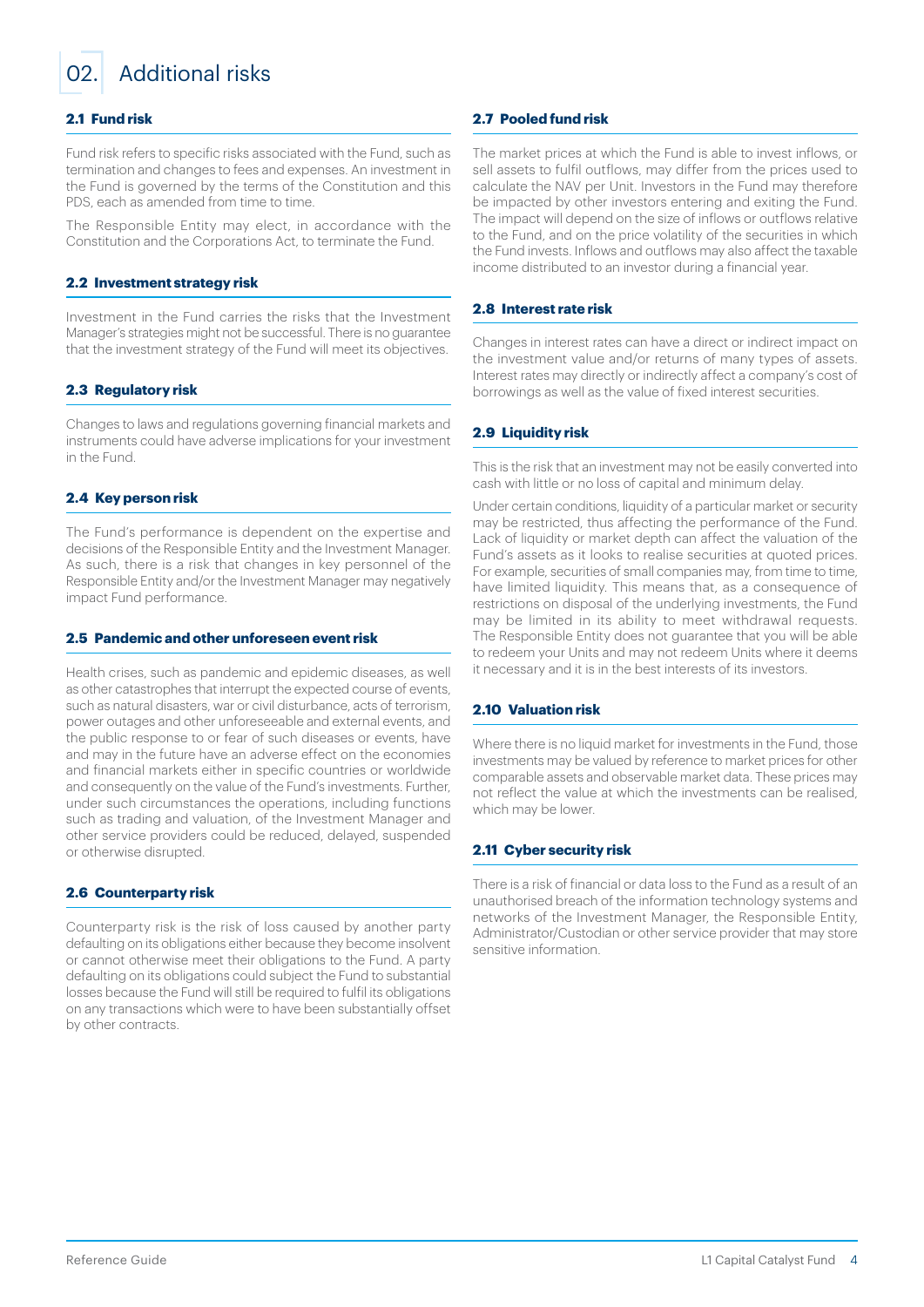# <span id="page-4-0"></span>03. Allowable Investments

The Fund may invest in a wide variety of assets, including but not limited to the following:

- securities quoted (or soon to be quoted) on the Australian Securities Exchange or an international securities exchange;
- § specialised international and Australian investment trusts and other pooled investment vehicles; and
- unlisted securities.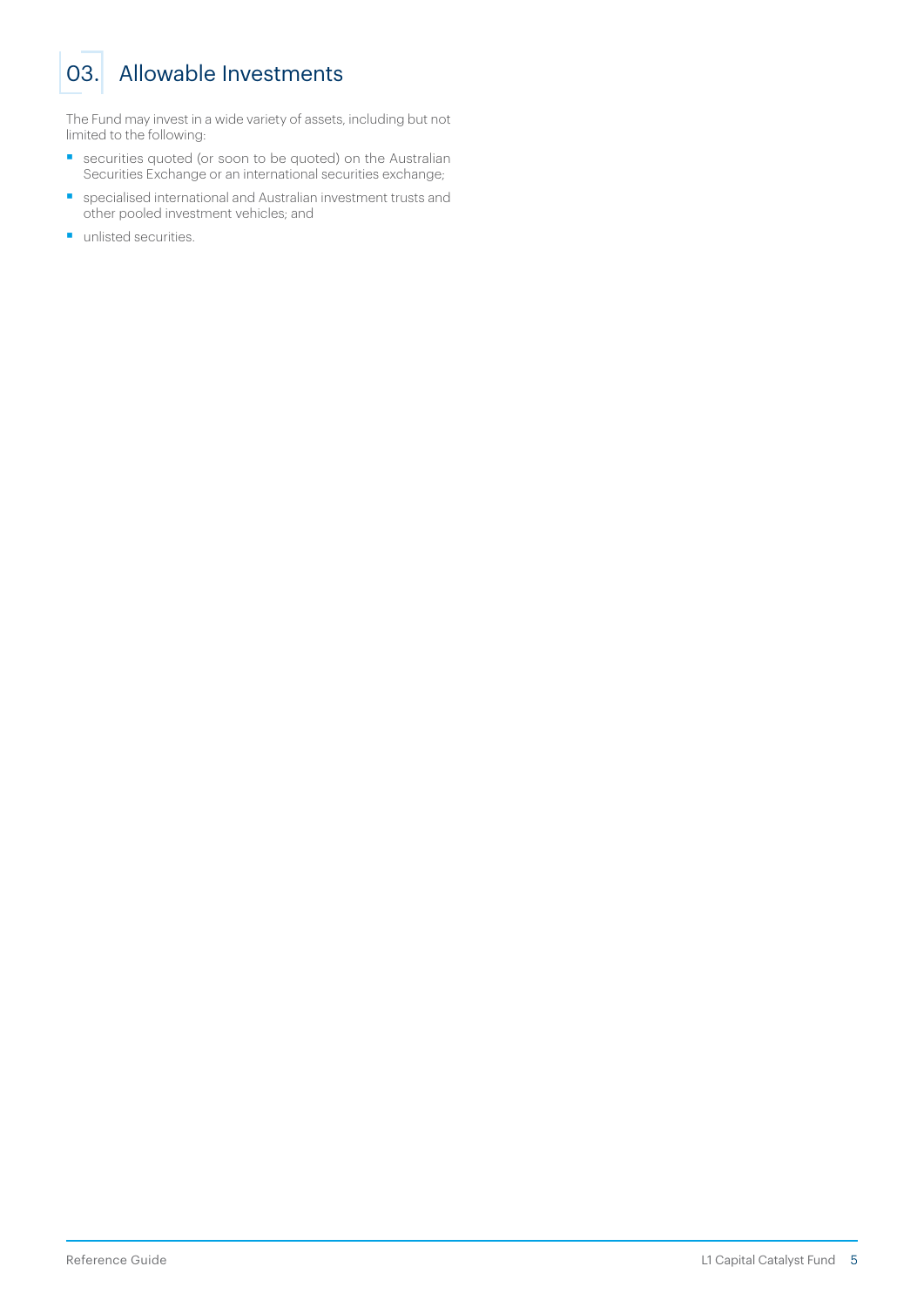# <span id="page-5-0"></span>**DID YOU KNOW?**

Small differences in both investment performance and fees and costs can have a substantial impact on your long-term returns.

For example, total annual fees and costs of 2% of your investment balance rather than 1% could reduce your final return by up to 20% over a 30-year period (for example, reduce it from \$100,000 to \$80,000).

You should consider whether features such as superior investment performance or the provision of better member services justify higher fees and costs.

You may be able to negotiate to pay lower fees. Ask the fund or your financial adviser.

#### **TO FIND OUT MORE**

If you would like to find out more, or see the impact of the fees based on your own circumstances, the Australian Securities and Investments Commission (ASIC) Moneysmart website [\(www.moneysmart.gov.au\)](http://www.moneysmart.gov.au) has a managed funds fee calculator to help you check out different fee options.

## **Fees and other costs**

This section shows fees and other costs that you may be charged. These fees and costs may be deducted from your money, from the returns on your investment or from the assets of the managed investment scheme as a whole.

Taxes are set out in another part of this document. You should read all the information about fees and costs because it is important to understand their impact on your investment.

# **L1 Capital Catalyst Fund**

| <b>TYPE OF FEE OR COST</b>                                                             | <b>AMOUNT</b>                                      | <b>HOW AND WHEN PAID</b>                                                                                                                                                                                                                                                                                                                                |  |  |  |  |
|----------------------------------------------------------------------------------------|----------------------------------------------------|---------------------------------------------------------------------------------------------------------------------------------------------------------------------------------------------------------------------------------------------------------------------------------------------------------------------------------------------------------|--|--|--|--|
| <b>ONGOING ANNUAL FEES AND COSTS</b>                                                   |                                                    |                                                                                                                                                                                                                                                                                                                                                         |  |  |  |  |
| Management fees and costs<br>The fees and costs for managing your investment           | $1.28\%$ of<br>the NAV of<br>the Fund <sup>2</sup> | The management fees are accrued daily and paid from<br>the Fund monthly in arrears and reflected in the unit price.<br>Otherwise, the costs and expenses of the Fund are<br>deducted and reflected in the unit price of the Fund as<br>they are incurred but the total of management fees and<br>costs are capped at 1.28% p.a. of the NAV of the Fund. |  |  |  |  |
|                                                                                        |                                                    | The management fees can be negotiated. Please see<br>"Differential fees" in the "Additional Explanation of Fees<br>and Costs" for further information.                                                                                                                                                                                                  |  |  |  |  |
| Performance fees<br>Amounts deducted from your investment in relation                  | $0.62\%$ of<br>the NAV of<br>the Fund <sup>3</sup> | Performance fees are calculated daily and paid bi-annually<br>in arrears from the Fund and reflected in the unit price.                                                                                                                                                                                                                                 |  |  |  |  |
| to the performance of the product                                                      |                                                    | Any underperformance from prior Performance Periods<br>must be recouped before a fee can be paid.                                                                                                                                                                                                                                                       |  |  |  |  |
| Transaction costs<br>The costs incurred by the scheme when buying or<br>selling assets | $0.00\%$ of<br>the NAV of<br>the Fund <sup>2</sup> | Transaction costs are variable and deducted from the<br>Fund as they are incurred and reflected in the unit price.<br>They are disclosed net of amounts recovered by the buy-<br>sell spread.                                                                                                                                                           |  |  |  |  |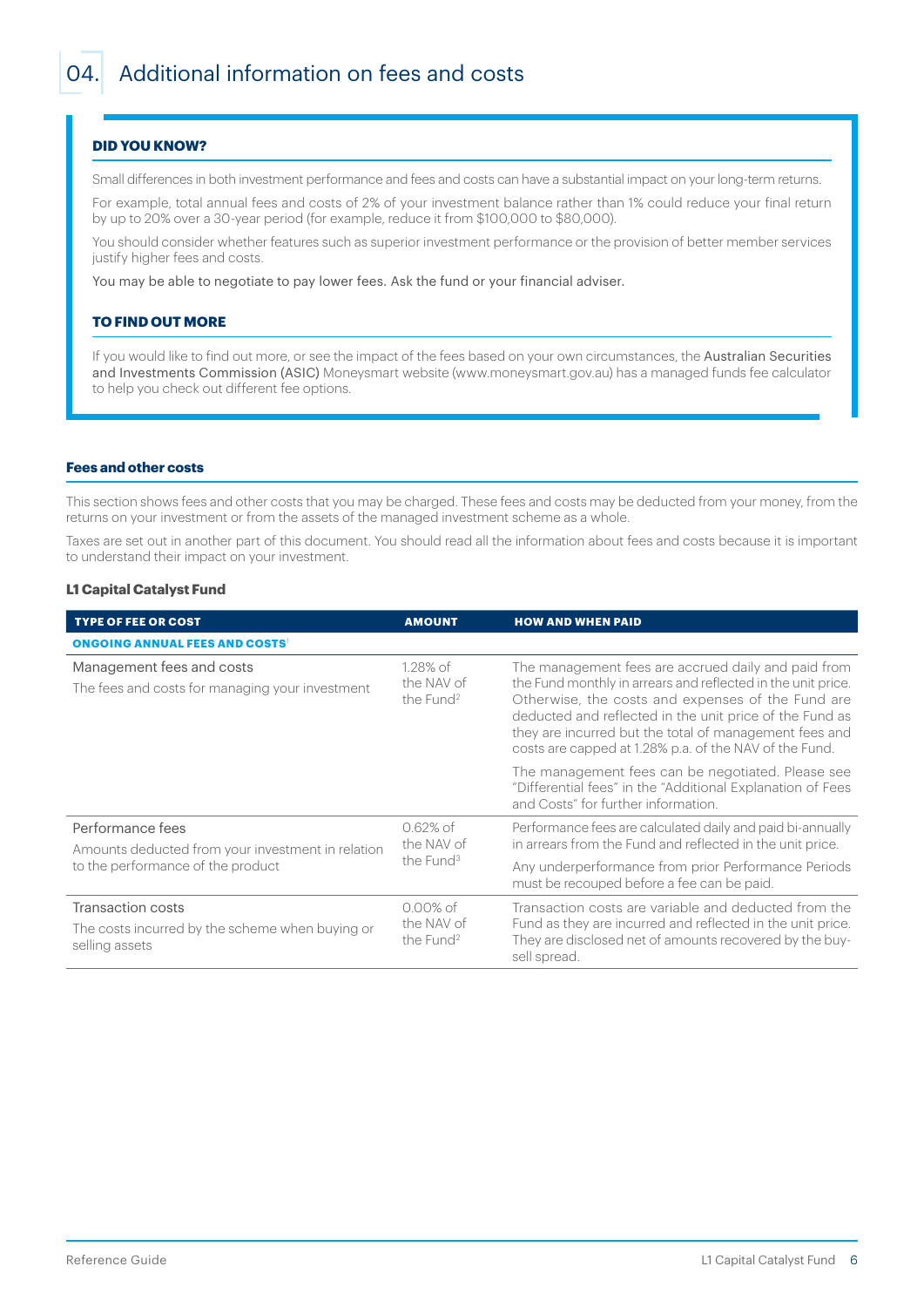#### **MEMBER ACTIVITY RELATED FEES AND COSTS (FEES FOR SERVICES OR WHEN YOUR MONEY MOVES IN OR OUT OF THE SCHEME) ESTABLISHMENT FEE**

| The fee to open your investment                                                                                            | Not applicable                             | Not applicable                                                                                                                                                                                                                                                                                                                                                               |  |  |  |
|----------------------------------------------------------------------------------------------------------------------------|--------------------------------------------|------------------------------------------------------------------------------------------------------------------------------------------------------------------------------------------------------------------------------------------------------------------------------------------------------------------------------------------------------------------------------|--|--|--|
| Contribution fee<br>The fee on each amount contributed to your investment                                                  | Not applicable                             | Not applicable                                                                                                                                                                                                                                                                                                                                                               |  |  |  |
| Buy-sell spread<br>An amount deducted from your investment<br>representing costs incurred in transactions<br>by the scheme | 0.15% upon<br>entry and 0.15%<br>upon exit | These costs are an additional cost to the investor but are<br>incorporated into the unit price and arise when investing<br>application monies and funding withdrawals from the Fund<br>and are not separately charged to the investor. The Buy<br>Spread is paid into the Fund as part of an application and<br>the Sell Spread is left in the Fund as part of a redemption. |  |  |  |
| Withdrawal fee<br>The fee on each amount you take out of your investment                                                   | Not applicable                             | Not applicable                                                                                                                                                                                                                                                                                                                                                               |  |  |  |
| Exit fee<br>The fee to close your investment                                                                               | Not applicable                             | Not applicable                                                                                                                                                                                                                                                                                                                                                               |  |  |  |
| Switching fee<br>The fee for changing investment options                                                                   | Not applicable                             | Not applicable                                                                                                                                                                                                                                                                                                                                                               |  |  |  |

1 All fees quoted above are inclusive of Goods and Services Tax (GST) and net of any Reduced Input Tax Credits (RITC). See below for more details as to how the relevant fees and costs are calculated.

2  The transaction costs are based on a reasonable estimate of the costs for the current financial year to date, adjusted to reflect a 12 month period. Please see "Additional Explanation of Fees and Costs" below.

3  This represents the performance fee of the Fund which is payable as an expense of the Fund to the Investment Manager. The performance fee is calculated by reference to a reasonable estimate of the performance fee for the current financial year, adjusted to reflect a 12-month period. See "Performance fees" below for more information.

# **Additional Explanation of Fees and Costs**

#### **Management fees and costs**

The management fees and costs include amounts payable for administering and operating the Fund, investing the assets of the Fund, expenses and reimbursements in relation to the Fund and indirect costs if applicable.

Management fees and costs do not include performance fees or transaction costs, which are disclosed separately.

The management fees of 1.28% p.a. of the NAV of the Fund is payable to the Responsible Entity of the Fund for managing the assets and overseeing the operations of the Fund. The management fees are accrued daily and paid from the Fund monthly in arrears and reflected in the unit price. As at the date of the PDS, the management fees cover certain ordinary expenses such as Responsible Entity fees, investment management fees, custodian fees, and administration and audit fees.

The management fees also cover indirect costs her ordinary expenses of operating the Fund, as well as management fees and costs (if any) arising from interposed vehicles in or through which the Fund invests and the costs of investing in over-the-counter derivatives to gain investment exposure to assets or implement the Fund's investment strategy (if any). The indirect costs her expenses component are deducted and reflected in the unit price of the Fund as the relevant fees and costs are incurred but the total of management fees and costs are capped at 1.28% p.a. of the NAV of the Fund.

Actual indirect costs for the current and future years may differ. If in future there is an increase to indirect costs disclosed in this RG such that a change to the management fees and costs is required, updates will be provided on Equity Trustees' website at [www.eqt.com.au/insto](http://www.eqt.com.au/insto) where they are not otherwise required to be disclosed to investors under law.

The management fees shown above do not cover extraordinary expenses (if they are incurred in future), such as litigation costs and the costs of convening investor meetings. If extraordinary expenses are incurred they will be charged directly from the assets of the Fund and not from the management fee. The Responsible Entity does not foresee any extraordinary expenses being incurred in the current financial year.

#### **Performance fees**

Performance fees include amounts that are calculated by reference to the performance of the Fund. The performance fees for the Fund are estimated to be 0.62% of the NAV of the Fund. As the Fund is first offered in the current financial year, the performance fee figure that is disclosed in the Fees and Costs Summary is calculated by reference to a reasonable estimate of the performance fee for the current financial year, adjusted to reflect a 12 month period.

The performance fee estimate is based on relevant information for a similar investment in the market.

Performance fees are payable to the Investment Manager where the investment performance of the Fund exceeds the performance of the S&P/ASX 200 Accumulation Index ("Benchmark").

The performance fee is calculated as 20.5% of the difference between the Fund's return and the Benchmark (after management fees and expenses but before performance fees), calculated and accrued daily and paid from the Fund within 30 days of the end of each 6 month period, generally concluding 30 June and 31 December each year ("Performance Period").

No performance fee is payable unless any accrued cumulative underperformance (in dollar terms), as against the Benchmark, from prior Performance Periods has been made up.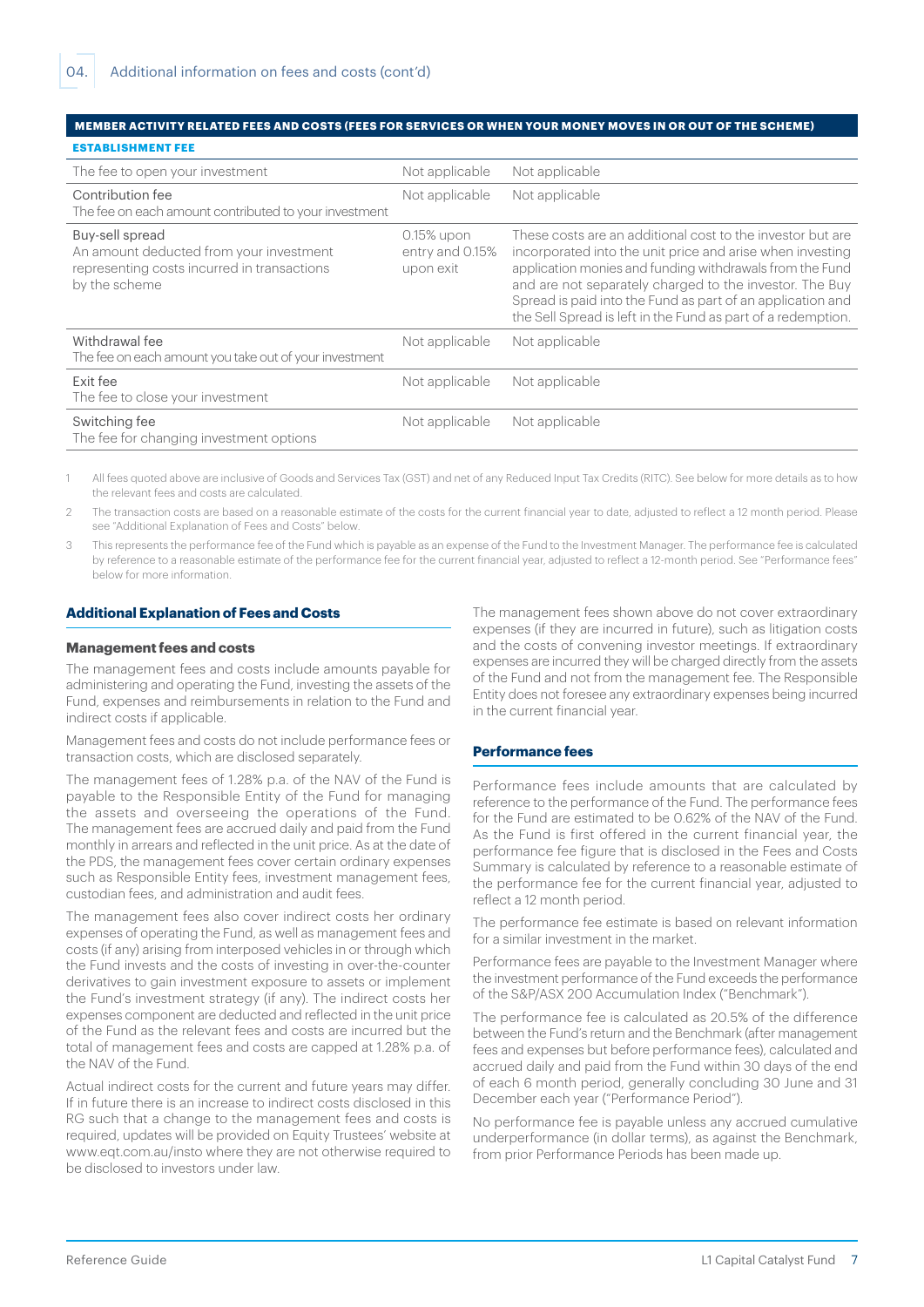04. Additional information on fees and costs (cont'd)

Please note that the performance fees disclosed in the Fees and Costs Summary is not a forecast as the actual performance fee for the current and future financial years may differ. The Responsible Entity cannot guarantee that performance fees will remain at their previous level or that the performance of the Fund will outperform the Benchmark.

It is not possible to estimate the actual performance fee payable in any given period, as we cannot forecast what the performance of the Fund will be. Information on current performance fees will be updated from time to time and available at [www.eqt.com.au/insto.](http://www.eqt.com.au/insto)

#### **Performance fee example**

The example below is provided for illustrative purposes only and does not represent any actual or prospective performance of the Fund. We do not provide any assurance that the Fund will achieve the performance used in the example and you should not rely on this example in determining whether to invest in the Fund.

#### **Example 1 – Performance fee calculation**

If during a Performance Period the Benchmark returned 5% and the Fund returned (after management fees and expenses but before performance fees) 7%, then the performance fee per Unit would be 0.41 cents (calculated as \$1.00 x 20.5% x (7% – 5%)) inclusive of GST net of input tax credits provided there is no negative performance fee accrued from prior Performance Periods.

#### **Example 2 – Make-up of historical under-performance**

If during a Performance Period the Benchmark returned 7% and the Fund returned (after management fees and expenses but before performance fees) 5% then a notional negative performance fee of 0.41 cents per Unit (calculated as \$1.00 x 20.5% x (5% – 7%)) inclusive of GST net of input tax credits would be carried forward to the next Performance Period. In future Performance Periods, the Fund would need to make up this under-performance by accruing positive performance fees of 0.41 cents per Unit (subject to applications and redemptions during that Performance Period) through out-performance of the Benchmark before any performance fee would become payable.

# **Transaction costs**

In managing the assets of the Fund, the Fund may incur transaction costs such as brokerage, buy-sell spreads in respect of the underlying investments of the Fund, settlement costs, clearing costs and applicable stamp duty when assets are bought and sold. Transaction costs also include costs incurred by interposed vehicles in which the Fund invests (if any), that would have been transaction costs if they had been incurred by the Fund itself. Transaction costs are an additional cost to the investor where they are not recovered by the Buy/Sell Spread, and are generally incurred when the assets of the Fund are changed in connection with day-to-day trading or when there are applications or withdrawals which cause net cash flows into or out of the Fund.

The Buy/Sell Spread that is disclosed in the Fees and Costs Summary is a reasonable estimate of transaction costs that the Fund will incur when buying or selling assets of the Fund. These costs are an additional cost to the investor but are incorporated into the unit price and arise when investing application monies and funding withdrawals from the Fund and are not separately charged to the investor. The Buy Spread is paid into the Fund as part of an application and the Sell Spread is left in the Fund as part of a redemption and not paid to Equity Trustees or the Investment Manager.

The estimated Buy/Sell Spread is 0.15% upon entry and 0.15% upon exit. The dollar value of these costs based on an application or a withdrawal of \$25,000 is \$37.50 for each individual transaction. The Buy/Sell Spread can be altered by the Responsible Entity at any time and [www.eqt.com.au/insto](http://www.eqt.com.au/insto) will be updated as soon as practicable to reflect any change. The Responsible Entity may also waive the Buy/Sell Spread in part or in full at its discretion. The transaction costs figure in the Fees and Costs Summary is shown net of any amount recovered by the Buy/Sell Spread charged by the Responsible Entity. Transaction costs generally arise through the day-to-day trading of the Fund's assets and are reflected in the Fund's unit price as an additional cost to the investor, as and when they are incurred.

The gross transaction costs for the Fund are 0.25% p.a. of the NAV of the Fund, which is based on a reasonable estimate of the costs for the current financial year to date, adjusted to reflect a 12 month period.

In relation to the costs that have been estimated, they have been estimated on the basis of relevant information for a similar investment in the market.

However, actual transaction costs for future years may differ.

#### **Payments to IDPS Operators**

Subject to the law, annual payments may be made to some IDPS Operators because they offer the Fund on their investment menus. Product access is paid by the Investment Manager out of its investment management fee and is not an additional cost to the investor.

# **Differential fees**

The Investment Manager may from time to time negotiate a different fee arrangement (including a rebate or waiver of fees) with certain investors who are Australian Wholesale Clients. Please contact the Investment Manager on +613 9286 7000 for further information.

# **Taxation**

Please refer to Section 7 of the Product Disclosure Statement and Section 5 of this Reference Guide for further information on taxation.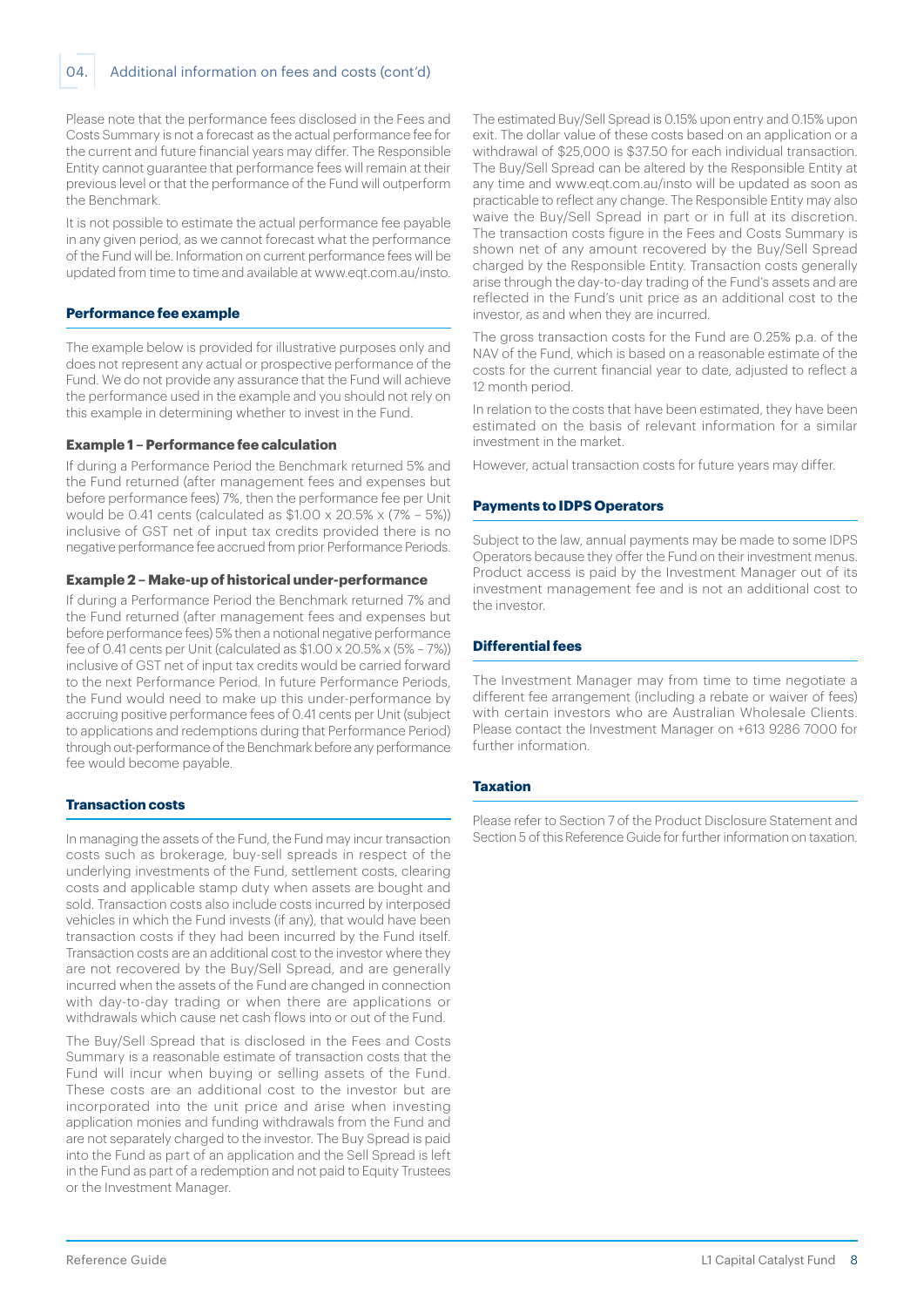<span id="page-8-0"></span>05. Other important information

# **5.1 Taxation**

- Where the Fund is a MIT and the CGT election is not made, the Fund should hold its eligible investments on revenue account and gains/(losses) from the disposal of eligible investments should be treated as revenue gains or losses.
- The various components of the net income of the Fund which may be regarded as having an Australian source include Australian sourced interest, Australian sourced other gains, Australian sourced dividends and capital gains on taxable Australian property.

#### **General**

The Fund is an Australian resident trust for Australian tax purposes. Therefore, the Fund is required to determine its net income (taxable income) for the year of income. On the basis that investors are presently entitled (which is the intention of Equity Trustees) to the net income of the Fund (including net taxable capital gains) or will be attributed their share of assessable income, exempt income, non-assessable non exempt income and tax offsets (i.e. credits) of the Fund and the Fund is not a public trading trust, the Fund should be treated as a flow-through trust for tax purposes. This means that investors should be taxed on their share of the Fund's net taxable income or the amount attributed to them, and the Fund should not be subject to Australian income tax.

In the case where the Fund makes a loss for Australian tax purposes, the Fund cannot distribute the tax loss to investors.

However, the tax loss may be carried forward by the Fund for offset against taxable income of the Fund in subsequent years, subject to the operation of the trust loss rules.

#### **Attribution Managed Investment Trust ("AMIT") – Core Rules**

The Fund may qualify as an eligible Attribution Managed Investment Trust (AMIT), and if so, intends to elect into the AMIT regime. The AMIT legislation applies an attribution model whereby Equity Trustees as the Responsible Entity of the Fund attributes amounts of trust components of a particular character to investors (or "members") on a fair and reasonable basis consistent with the operation of the Fund's Constitution, which includes provisions in relation to AMIT. Under the AMIT rules, the following will apply:

- Fair and reasonable attribution: Each year, the Fund's determined trust components of assessable income, exempt income, non-assessable non-exempt income and tax offsets (i.e. credits) will be allocated to investors on a "fair and reasonable" attribution basis, rather than being allocated proportionally based on each investor's present entitlement to the income of the Fund.
- Unders or overs adjustments: Where the Fund's determined trust components for a year are revised in a subsequent year (e.g. due to actual amounts differing to the estimates of income, gains/losses or expenses), then unders and overs may arise. Unders and overs will generally be carried forward and adjusted in the year of discovery.
- § Cost base adjustments: Where the distribution made is less than (or more than) certain components attributed to investors, then the cost base of an investor's units may be increased (or decreased). Details of cost base adjustments will be included on an investor's annual tax statement, referred to as an AMIT Member Annual Statement ("AMMA").
- Large redemptions: In certain circumstances, gains may be attributed to a specific investor, for example, gains on disposal of assets to fund a large redemption being attributed to the redeeming investor.
- Penalties: In certain circumstances (e.g. failure to comply with certain AMIT rules), specific penalties may be imposed.

The new rules are intended to reduce complexity, increase certainty and reduce compliance costs for managed investment trusts and their investors. Where the Fund does not elect into the AMIT regime, or has made the election but the election is not effective for the income year (e.g. the Fund does not satisfy the requirements to be a managed investment trust for the income year), the Tax Law applicable to non-AMITs should be relevant. In particular, the Fund should not generally pay tax on behalf of its investors and instead, investors should be assessed for tax on any income and capital gains generated by the Fund to which they become presently entitled.

#### **Deemed Capital Gains Tax ("CGT") Election**

Eligible managed investment trusts ("MITs") may make an election to apply a deemed capital account treatment for gains and losses on disposal of certain eligible investments (including equities and units in other trusts but excluding derivatives, debt securities and foreign exchange contracts).

Where the election is made the Fund should hold its eligible investments on capital account and gains/(losses) from the disposal of eligible investments should be treated as capital gains/ (losses). Capital gains arising on the disposal of eligible investments held for 12 months or greater may be eligible to be treated as discount capital gains.

Where the CGT election is not made, the Fund should hold its eligible investments on revenue account and gains/(losses) from the disposal of eligible investments should be treated as revenue gains or losses.

# **Controlled Foreign Company ("CFC") Provisions**

There are certain tax rules (i.e. the CFC provisions) which may result in assessable income arising in the Fund in relation to investments in foreign equities, where certain control thresholds are met. If such interests were to be held at the end of the income year, the taxable income of the Fund may include a share of net income and gains (i.e. CFC attributable income) from such investments.

## **Taxation of Financial Arrangements ("TOFA")**

The TOFA rules may apply to certain "financial arrangements" held by the Fund. In broad terms, the TOFA regime seeks to recognise "sufficiently certain" returns on certain financial arrangements on an accruals basis for tax purposes rather than on a realisation basis. Where returns from derivative instruments are not "sufficiently certain" they will continue to be recognised on a realisation basis, unless specific tax timing elections are made.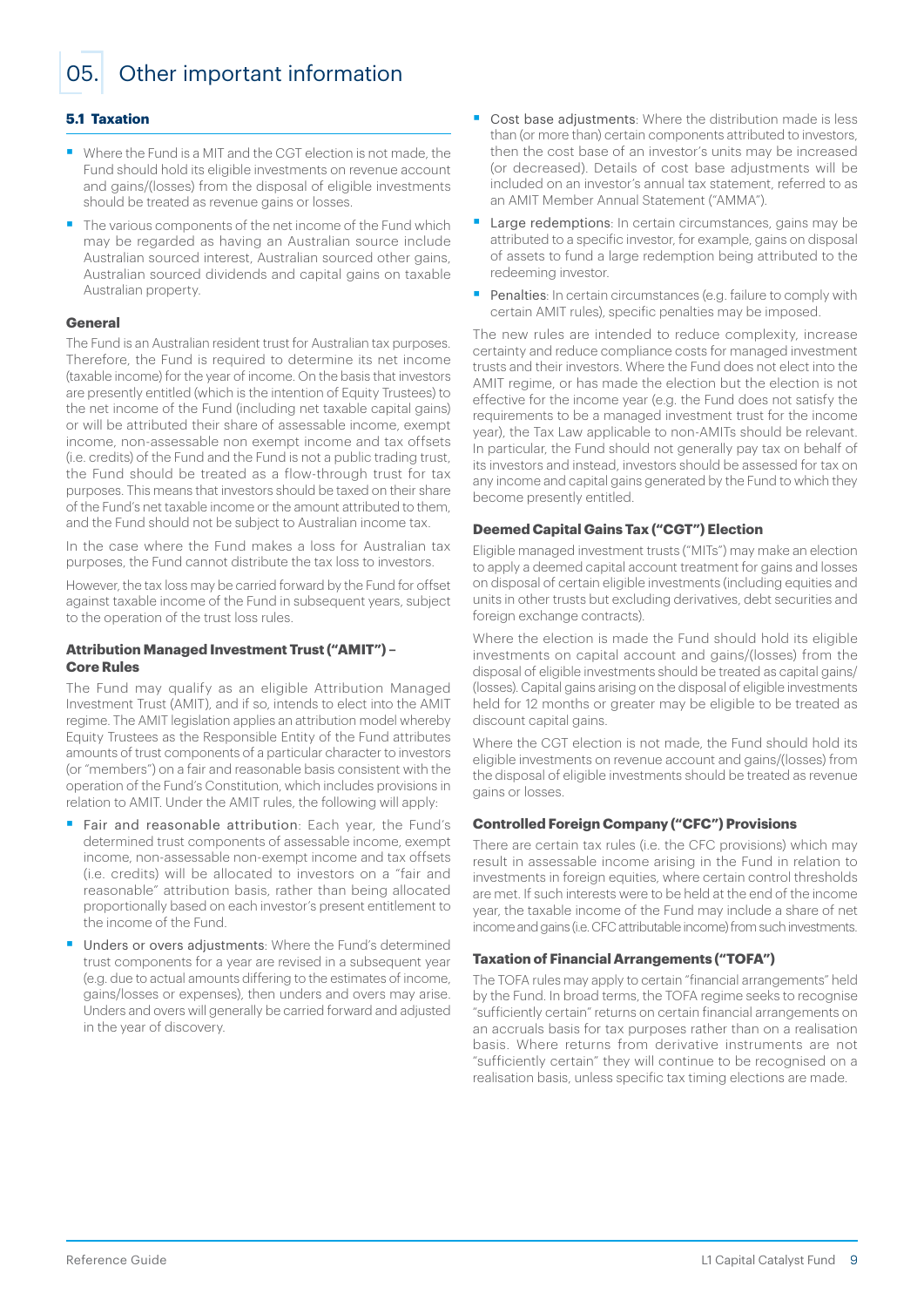# **Tax File Number ("TFN") and Australian Business Number ("ABN")**

It is not compulsory for an investor to quote their TFN or ABN. If an investor is making this investment in the course of a business or enterprise, the investor may quote an ABN instead of a TFN. Failure by an investor to quote an ABN or TFN or claim an exemption may cause the Responsible Entity to withhold tax at the top marginal rate, plus the Medicare Levy, on gross payments including distributions or attribution of income to the investor. The investor may be able to claim a credit in their tax return for any TFN or ABN tax withheld. Collection of TFNs is permitted under taxation and privacy legislation.

By quoting their TFN or ABN, the investor authorises Equity Trustees to apply it in respect of all the investor's investments with Equity Trustees. If the investor does not want to quote their TFN or ABN for some investments, Equity Trustees should be advised.

# **GST**

The Fund is registered for GST. The issue or withdrawal of units in the Fund and receipt of distributions are not subject to GST.

The Fund may be required to pay GST included in management her fees, charges costs and expenses incurred by the Fund. However, to the extent permissible, the Responsible Entity will claim on behalf of the Fund a proportion of this GST as a reduced input tax credit. Unless otherwise stated, fees and charges quoted in this RG are inclusive of GST and take into account any available reduced input tax credits. The Fund may be entitled to as yet undetermined additional input tax credits on the fees, charges or costs incurred. If the Responsible Entity is unable to claim input tax credits on behalf of the Fund, the Responsible Entity retains the ability to recover the entire GST component of all fees and charges.

The impact of GST payments and credits will be reflected in the unit price of the Fund. Investors should seek professional advice with respect to the GST consequences arising from their unit holding.

# **Australian Taxation of Australian Resident Investors**

# Distributions

For each year of income, each Australian resident investor will be required to include within their own tax calculations and tax return filings the assessable income, exempt income, non-assessable non-exempt income and tax offsets (i.e. credits) of the Fund attributed to them by Equity Trustees as the Responsible Entity of the Fund.

The tax consequences for investors in the Fund depends on the tax components of assessable income, exempt income, non-assessable non-exempt income and tax offsets (i.e. credits) of the Fund attributed to them.

Investors will receive an Annual Tax Statement (or an "AMMA" for an AMIT) detailing all relevant taxation information concerning attributed amounts and cash distributions, including any Foreign Income Tax Offset ("FITO") and franking credit entitlements, returns of capital, assessable income, and any upwards or downwards cost base adjustment in the capital gains tax cost base of their units in the Fund (in the case of an AMIT).

An investor may receive their share of attributed tax components of the Fund or net income in respect of distributions made during the year or where they have made a large withdrawal from the Fund, in which case their withdrawal proceeds may include their share of net income or attributed tax components of assessable income, exempt income, non-assessable non-exempt income and tax offsets (i.e. credits).

In addition, because Australian investors can move into and out of the Fund at different points in time, there is the risk that taxation liabilities in respect of gains that have benefited past investors may have to be met by subsequent investors.

# Foreign Income

The Fund may derive foreign source income that is subject to tax overseas, for example withholding tax. Australian resident investors should include their share of both the foreign income and the amount of the foreign tax withheld in their assessable income. In such circumstances, investors may be entitled to a FITO for the foreign tax paid, against the Australian tax payable on the foreign source income. To the extent the investors do not have sufficient overall foreign source income to utilise all of the FITOs relevant to a particular year of income, the excess FITOs cannot be carried forward to a future income year.

# Disposal of Units by Australian Resident Investors

If an Australian resident investor transfers or redeems their units in the Fund, this may constitute a disposal for tax purposes depending on their specific circumstances.

Where an investor holds their units in the Fund on capital account, a capital gain or loss may arise on disposal and each investor should calculate their capital gain or loss according to their own particular facts and circumstances. As noted above, proceeds on disposal may include a component of distributable income. In calculating the taxable amount of a capital gain, a discount of 50% for individuals and trusts or 33 1/3% for complying Australian superannuation funds may be allowed where the units in the Fund have been held for 12 months or more. No CGT discount is available to corporate investors.

Any capital losses arising from the disposal of the investment may be used to offset other capital gains the investor may have derived. Net capital losses may be carried forward for offset against capital gains of subsequent years but may not be offset against ordinary income.

The discount capital gains concession may be denied in certain circumstances where an investor (together with associates) holds 10% or more of the issued units of the Fund, the Fund has less than 300 beneficiaries her requirements are met. Investors who together with associates are likely to hold more than 10% of the units in the Fund should seek advice on this issue.

# **Australian Taxation of Non-Resident Investors**

#### Tax on Income

The Fund expects to derive income which may be subject to Australian withholding tax when attributed by Equity Trustees as the Responsible Entity of the Fund to non-resident investors.

Australian withholding tax may be withheld from distributions of Australian source income and gains attributed to a non-resident investor. The various components of the net income of the Fund which may be regarded as having an Australian source include Australian sourced interest, Australian sourced other gains, Australian sourced dividends and CGT taxable Australian property. We recommend that non-resident investors seek independent tax advice before investing, taking into account their particular circumstances and the provisions of any relevant Double Taxation Agreement/Exchange of Information Agreement ("EOI") between Australia and their country of residence.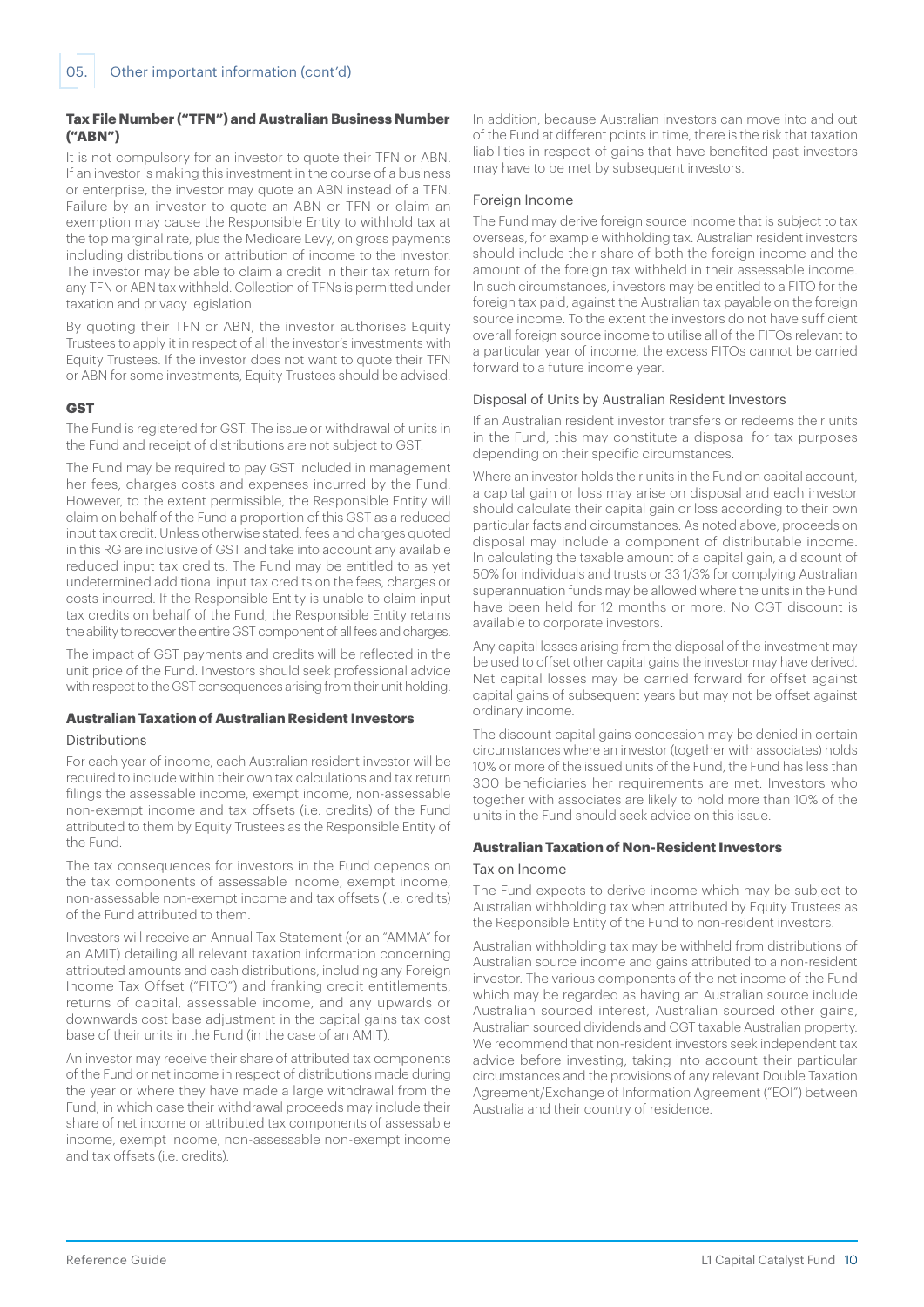#### Disposal of Units by Non-Resident Investors

Based on the Fund's investment profile, generally non-resident investors holding their units on capital account should not be subject to Australian capital gains tax on the disposal of units in the Fund unless the units were capital assets held by the investor in carrying on a business through a permanent establishment in Australia. Australian tax may apply in certain circumstances if the non-resident holds their units on revenue account. CGT may also apply in some cases where the Fund has a direct or indirect interest in Australian real property.

We recommend that non-resident investors seek independent tax advice in relation to the tax consequences of the disposal of their units.

# **5.2 Your privacy**

The Australian Privacy Principles contained in the Privacy Act 1988 (Cth) ("Privacy Act") regulate the way in which we collect, use, disclose, and otherwise handle your personal information.

Equity Trustees is committed to respecting and protecting the privacy of your personal information, and our Privacy Policy details how we do this.

It is important to be aware that, in order to provide our products and services to you, Equity Trustees may need to collect personal information about you and any other individuals associated with the product or service offering. In addition to practical reasons, this is necessary to ensure compliance with our legal and regulatory obligations (including under the Corporations Act, the AML/CTF Act and taxation legislation).

If you do not provide the information requested, we may not be able to process your application, administer, manage, invest, pay or transfer your investment(s).

You must therefore ensure that any personal information you provide to Equity Trustees is true and correct in every detail.

If any of this personal information (including your contact details) changes, you must promptly advise us of the changes in writing. While we will generally collect your personal information from you, your broker or adviser or the Investment Manager and Administrator directly, we may also obtain or confirm information about you from publicly available sources in order to meet regulatory obligations. In terms of how we deal with your personal information, Equity Trustees will use it for the purpose of providing you with our products and services and complying with our regulatory obligations. Equity Trustees may also disclose it to other members of our corporate group, or to third parties who we work with or engage for these same purposes. Such third parties may be situated in Australia or offshore, however we take reasonable steps to ensure that they will comply with the Privacy Act when collecting, using or handling your personal information.

The types of third parties that we may disclose your information to include, but are not limited to:

- stockbrokers, financial advisers or adviser dealer groups, their service providers and/or any joint holder of an investment;
- those providing services for administering or managing the Fund, including the Investment Manager, Custodian/Administrator, auditors, or those that provide mailing or printing services;
- our other service providers;
- regulatory bodies such as ASIC, ATO, APRA and AUSTRAC; and
- § other third parties who you have consented to us disclosing your information to, or to whom we are required or permitted by law to disclose information to.

Equity Trustees or the Investment Manager may from time to time provide you with direct marketing and/or educational material about products and services they believe may be of interest to you. You have the right to "opt out" of such communications by contacting us using the contact details below.

In addition to the above information, Equity Trustees' Privacy Policy contains further information about how we handle your personal information, and how you can access information held about you, seek a correction to that information, or make a privacy-related complaint.

Full details of Equity Trustees' Privacy Policy are available at [www.eqt.com.au](http://www.eqt.com.au). You can also request a copy by contacting Equity Trustees' Privacy Officer on +61 3 8623 5000 or by email to [privacy@eqt.com.au.](mailto:privacy%40eqt.com.au?subject=)

# **5.3 The Constitution**

The Fund is governed by a constitution that sets out the Fund's operation (the "Constitution"). The Constitution, together with the Fund's PDS, the Corporations Act her laws, regulate our legal relationship with investors in the Fund. If you invest in the Fund, you agree to be bound by the terms of the Fund's PDS and the Fund's Constitution. You can request a copy of the Constitution free of charge from Equity Trustees. Please read these documents carefully before investing in the Fund. We may amend the Constitution from time to time in accordance with the provisions in the Constitution and the Corporations Act.

#### **5.4 Anti-Money Laundering and Counter Terrorism**

#### **Financing ("AML/CTF")**

Australia's AML/CTF laws require Equity Trustees to adopt and maintain a written AML/CTF Program. A fundamental part of the AML/CTF Program is that Equity Trustees must hold up-to-date information about investors (including beneficial owner information) in the Fund.

To meet this legal requirement, we need to collect certain identification information (including beneficial owner information) and documentation ("KYC Documents") from new investors. Existing investors may also be asked to provide KYC.

Documents as part of an ongoing customer due diligence/ verification process to comply with AML/CTF laws. If applicants or investors do not provide the applicable KYC Documents when requested, Equity Trustees may be unable to process an application, or may be unable to provide products or services to existing investors until such time as the information is provided.

In order to comply with AML/CTF laws, Equity Trustees may also disclose information including your personal information that it holds about the applicant, an investor, or any beneficial owner, to its related bodies corporate or service providers, or relevant regulators of AML/CTF laws (whether inside or outside Australia). Equity Trustees may be prohibited by law from informing applicants or investors that such reporting has occurred.

Equity Trustees shall not be liable to applicants or investors for any loss you may suffer because of compliance with the AML/CTF laws.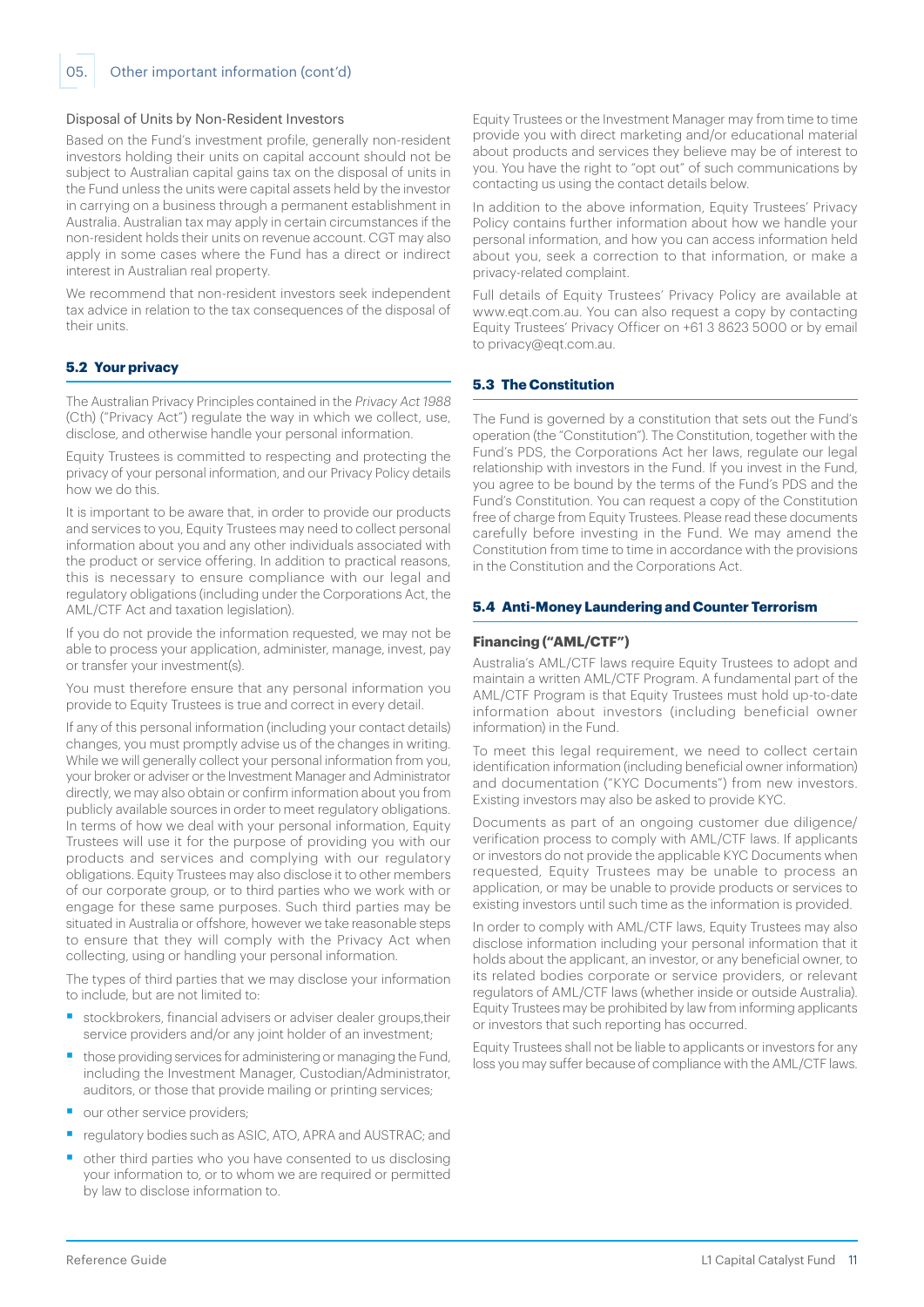## **5.5 Indirect Investors**

You may be able to invest indirectly in the Fund via an IDPS by directing the IDPS Operator to acquire Units on your behalf.

If you do so, you will need to complete the relevant forms provided by the IDPS Operator and not the Application Form accompanying the PDS. This will mean that you are an Indirect Investor in the Fund and not an investor or member of the Fund. Indirect Investors do not acquire the rights of an investor as such rights are acquired by the IDPS Operator who may exercise, or decline to exercise, these rights on your behalf.

Indirect Investors do not receive reports or statements from us and the IDPS Operator's application and withdrawal conditions determine when you can direct the IDPS Operator to apply or redeem. Your rights as an Indirect Investor should be set out in the IDPS Guide or other disclosure document issued by the IDPS Operator.

#### **5.6 Information on underlying investments**

Information regarding the underlying investments of the Fund will be provided to an investor of the Fund on request, to the extent Equity Trustees is satisfied that such information is required to enable the investor to comply with its statutory reporting obligations. This information will be supplied within a reasonable timeframe having regard to these obligations.

# **5.7 Foreign Account Tax Compliance Act ("FATCA")**

In April 2014, the Australian Government signed an intergovernmental agreement ("IGA") with the United States of America ("U.S."), which requires all Australian financial institutions to comply with the FATCA Act enacted by the U.S. in 2010.

Under FATCA, Australian financial institutions are required to collect and review their information to identify U.S. residents and U.S controlling persons that invest in assets through non-U.S. entities. This information is reported to the Australian Taxation Office ("ATO"). The ATO may then pass that information onto the U.S. Internal Revenue Service.

In order to comply with the FATCA obligations, we may request certain information from you. Failure to comply with FATCA obligations may result in the Fund, to the extent relevant, being subject to a 30% withholding tax on payment of U.S. income or gross proceeds from the sale of certain U.S. investments. If the Fund suffers any amount of FATCA withholding and is unable to obtain a refund for the amounts withheld, we will not be required to compensate investors for any such withholding and the effect of the amounts withheld will be reflected in the returns of the Fund.

# **5.8 Common Reporting Standard ("CRS")**

The CRS is developed by the Organisation of Economic Cooperation and Development and requires certain financial institutions resident in a participating jurisdiction to document and identify reportable accounts and implement due diligence procedures. These financial institutions will also be required to report certain information on reportable accounts to their relevant local tax authorities.

Australia signed the CRS Multilateral Competent Authority Agreement and has enacted provisions within the domestic tax legislation to implement CRS in Australia. Australian financial institutions need to document and identify reportable accounts, implement due diligence procedures and report certain information with respect to reportable accounts to the ATO. The ATO may then exchange this information with foreign tax authorities in the relevant signatory countries. In order to comply with the CRS obligations, we may request certain information from you. Unlike FATCA, there is no withholding tax that is applicable under CRS.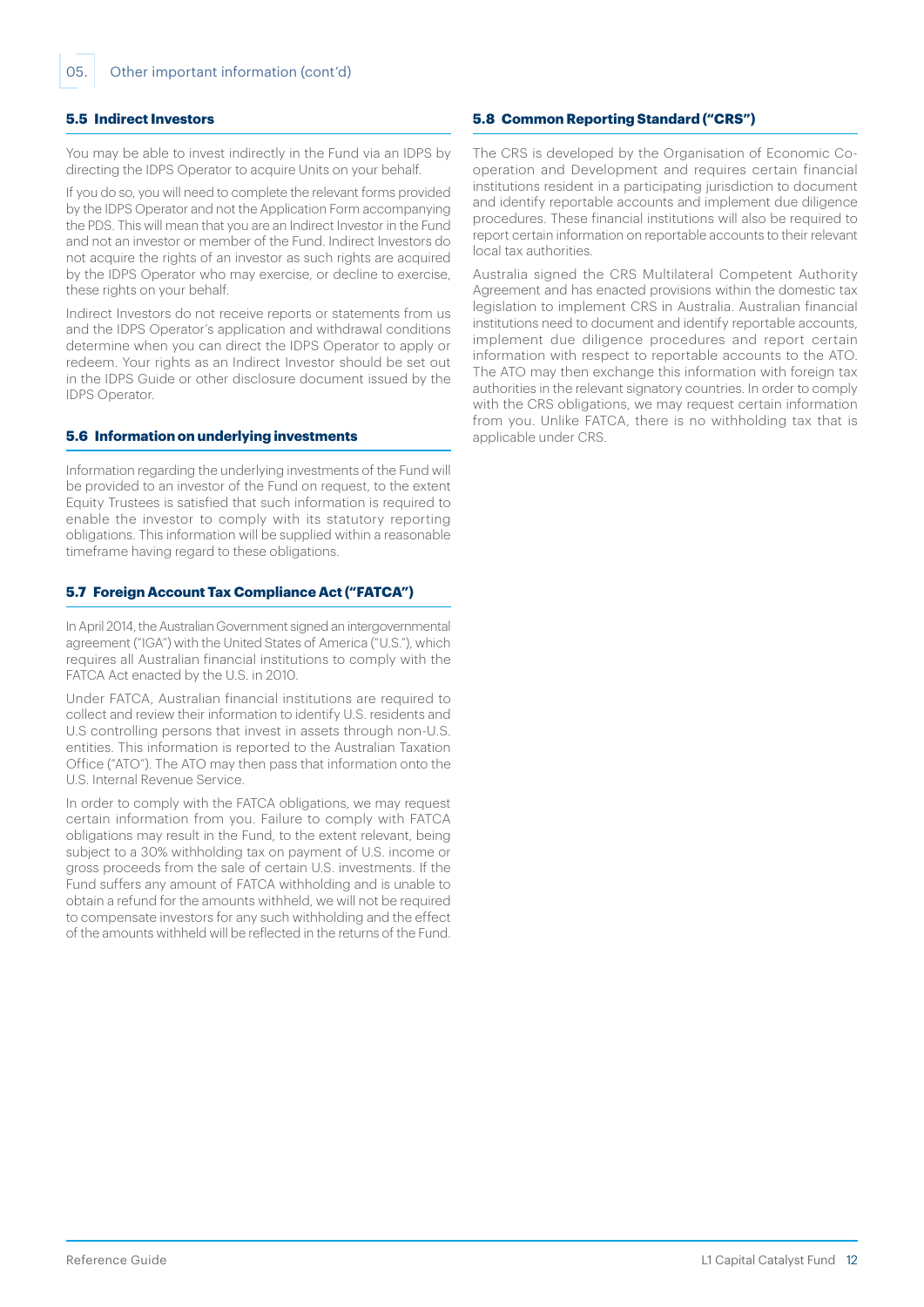<span id="page-12-0"></span>

# **Administrator**

Mainstream Fund Services Pty Ltd ABN 81 118 902 891.

**Allowable Investments** Investment that the Fund may invest in.

## **AML/CTF Act** Anti-Money Laundering and Counter-Terrorism Financing Act 2006 (Cth).

# **Application Form**

The application form that accompanies the PDS.

# **Application Price**

The purchase price of a Unit as per the Constitution.

# **ATO**

Australian Taxation Office.

# **AUSTRAC**

Australian Transaction Reports and Analysis Centre.

**Benchmark** S&P/ASX 200 Accumulation Index.

# **Business Day**

A day that most trading banks are open for business in Sydney excluding any weekend or public holiday.

# **Buy/Sell Spread**

The estimated transaction costs incurred in buying or selling assets of the Fund when investors invest in or withdraw from the Fund.

#### **Commencement Date**

The date on which Units are first issued in the Fund.

**Constitution**

The constitution of the Fund.

# **Custodian**

Mainstream Fund Services Pty Ltd ABN 81 118 902 891.

# **Distribution Calculation Date**

Each 30 June and 31 December or any other dates the Responsible Entity nominates.

# **Distribution Period**

The period commencing on the Commencement Date and ending on the following Distribution Calculation Date and each subsequent period commencing on the day after a Distribution Calculation Date and ending on the next Distribution Calculation Date or on termination of the Fund.

# **Indirect Investors**

Individuals who invest in the Fund through an IDPS.

# **Investment Guidelines**

Non-binding investment guidelines of the Fund.

# **Investment Manager**

L1 Capital Strategic Equity Management Pty Ltd ACN 648 751 928.

# **IDPS**

Investor-Directed Portfolio Service or investor-directed portfolio like managed investment scheme. An IDPS is generally the vehicle through which an investor purchases a range of underlying investment options from numerous investment managers.

# **IDPS Guide**

Investor-Directed Portfolio Service guide.

# **IDPS Operator**

An entity responsible for operating an IDPS.

# **L1 Capital**

L1 Capital Pty Ltd ACN 125 378 145

# **Net Asset Value (NAV)**

The value of the assets of the Fund less the value of the liabilities of the Fund as per the Constitution.

# **Performance Period**

A 6 month period, generally concluding 30 June and 31 December each year. The first Performance Period will commence on the date Units are first issued under the PDS and conclude on 31 December 2021.

# **Retail Client**

Persons or entities defined as such under section 761G of the Corporations Act.

#### **Responsible Entity**

Equity Trustees Limited ABN 46 004 031 298, AFSL 240975.

#### **Withdrawal Price**

The sale price of a Unit as per the Constitution.

#### **We, us**

Refers to Equity Trustees

#### **Wholesale Client**

Person or entities defined as such under section 761G of the Corporations Act.

# **Unit**

A unit in the L1 Capital Catalyst Fund.